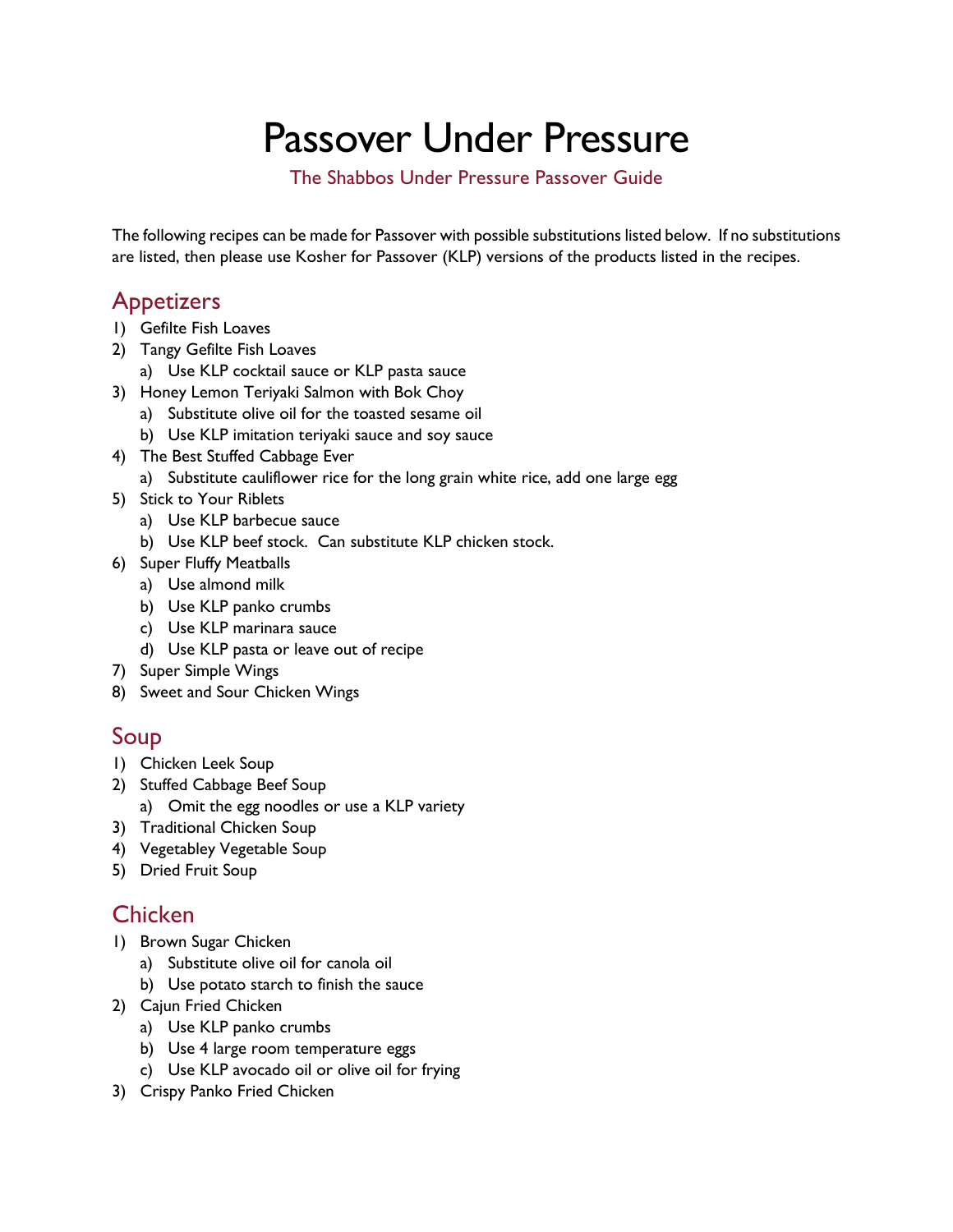- a) Use 4 large room temperature eggs
- b) Substitute olive oil for canola oil
- c) Use potato starch instead of corn starch
- d) Use KLP avocado oil or olive oil for frying
- 4) Chicken with Rice and Yukon Gold Potatoes
	- a) Use  $\frac{1}{2}$  cup chicken stock instead of 2 cups
	- b) Omit the water
	- c) Omit the rice
- 5) Mom's Chicken Cacciatore
	- a) Substitute 2 cups potato starch for the 2 cups flour
- 6) Stress Relieving Chicken Roulade
	- a) Filling Option #1
		- i) Substitute olive oil for canola oil
		- ii) Use KLP panko crumbs
	- b) Filling Option #2
		- i) Substitute olive oil for canola oil
		- ii) Use KLP panko crumbs
		- iii) You can substitute cauliflower rice for the cooked brown rice or omit the brown rice completely. If omitting the rice use a thinner layer of filling.
	- c) For the sauce
		- i) Use imitation KLP mustard
		- ii) Use KLP imitation soy sauce
- 7) Succulent Turkey Breast Roast
	- a) Substitute olive oil for canola oil
	- b) If you can't find KLP marjoram omit from the recipe
	- c) If you can't find KLP white pepper substitute freshly ground black pepper

#### **Meat**

- 1) Coca Cola Roast
- 2) Fresh Tomato Roast
- 3) Luscious Beauty Roast
	- a) Omit the mustard powder and cumin
	- b) Add 1 tablespoon KLP imitation mustard
- 4) Sweet and Sour Corned Beef
	- a) Substitute imitation KLP mustard for the Dijon mustard
- 5) Mom's Super Outstanding Veal Goulash
	- a) Substitute olive oil for canola oil
	- b) Use KLP wide egg noodles

## Side dishes and vegetables

- 1) Apple Pecan Squash with Goji Berries
	- a) If you can't find goji berries use an additional  $\frac{1}{2}$  cup sweetened dried cranberries
	- b) If you can't find sweetened dried cranberries omit them from the recipe or substitute 1 cup fresh/frozen cranberries.
- 2) Beef Fry Fried Rice
	- a) Use imitations KLP soy sauce